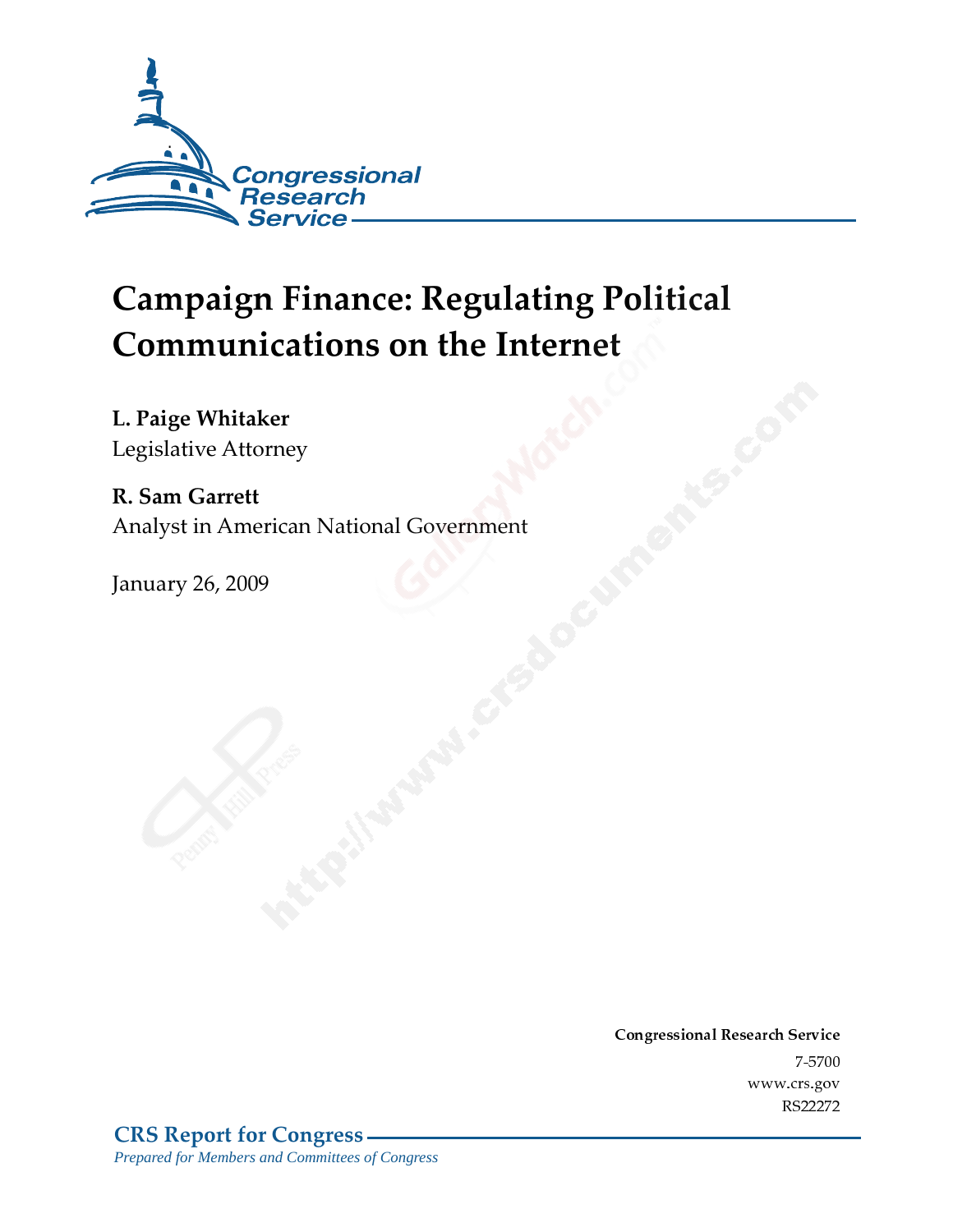# Summary

The Federal Election Campaign Act (FECA) regulates "federal election activity," which is defined to include a "public communication" (i.e., a broadcast, cable, satellite, newspaper, magazine, outdoor advertising facility, mass mailing, or telephone bank communication made to the general public) or "any other form of general public political advertising." In 2006, in response to a federal district court decision, the FEC promulgated regulations amending the definition of "public communication" to include paid Internet advertisements placed on another individual or entity's website. As a result, a key element of online political activity—*paid* political advertising—is subject to federal campaign finance law and regulations.

During the  $110<sup>th</sup>$  Congress, the regulation of political communications on the Internet was not the subject of major legislative action. H.R. 894 (Price, NC) would have extended "stand by your ad" disclaimer requirements to Internet communications, among others. H.R. 5699 (Hensarling) would have exempted from treatment as a contribution or expenditure any uncompensated Internet services by individuals and certain corporations. Similar legislation has not yet been introduced in the  $111<sup>th</sup>$  Congress. This report will be updated in the event of major legislative, regulatory, or legal developments.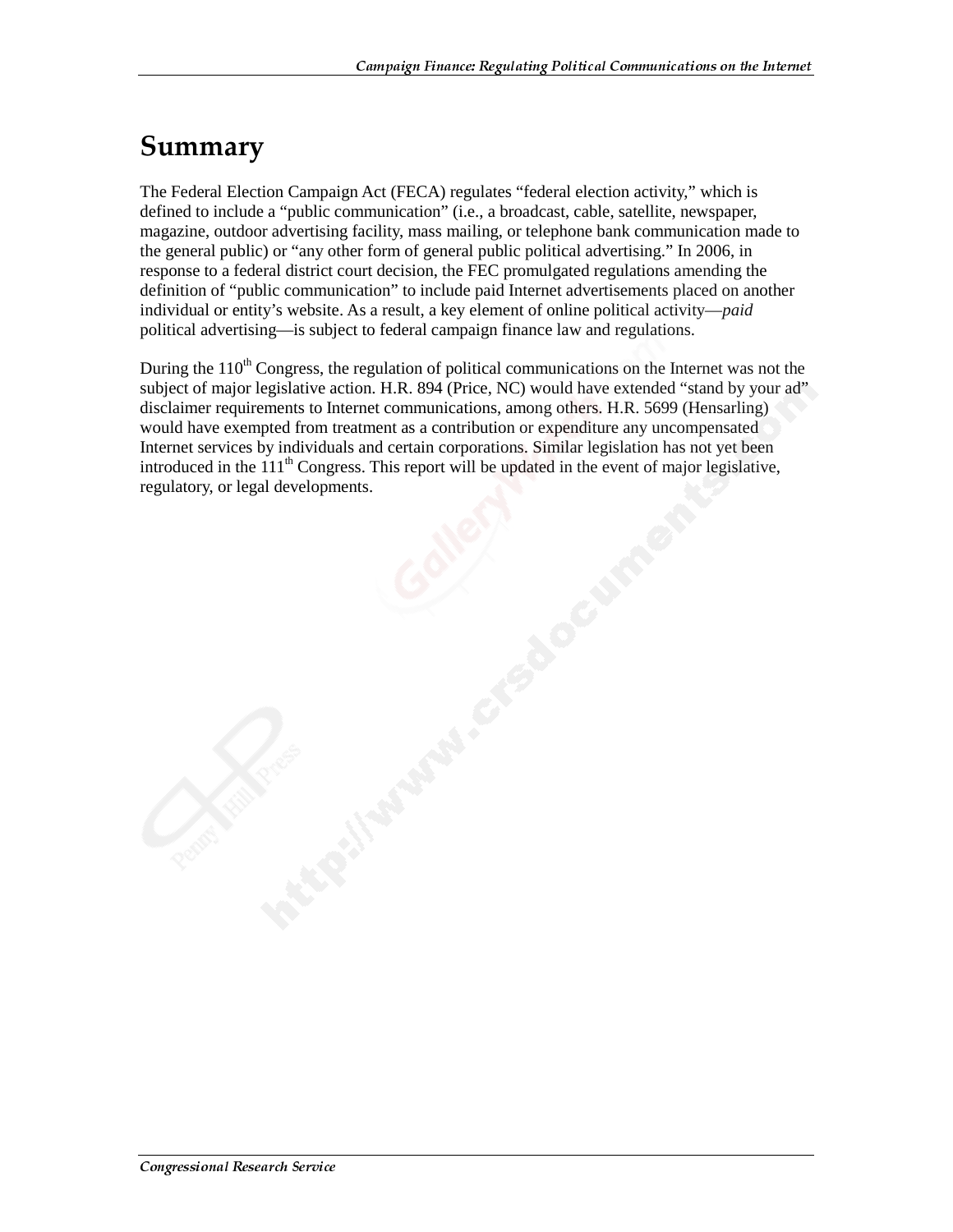# **Contents**

#### Contacts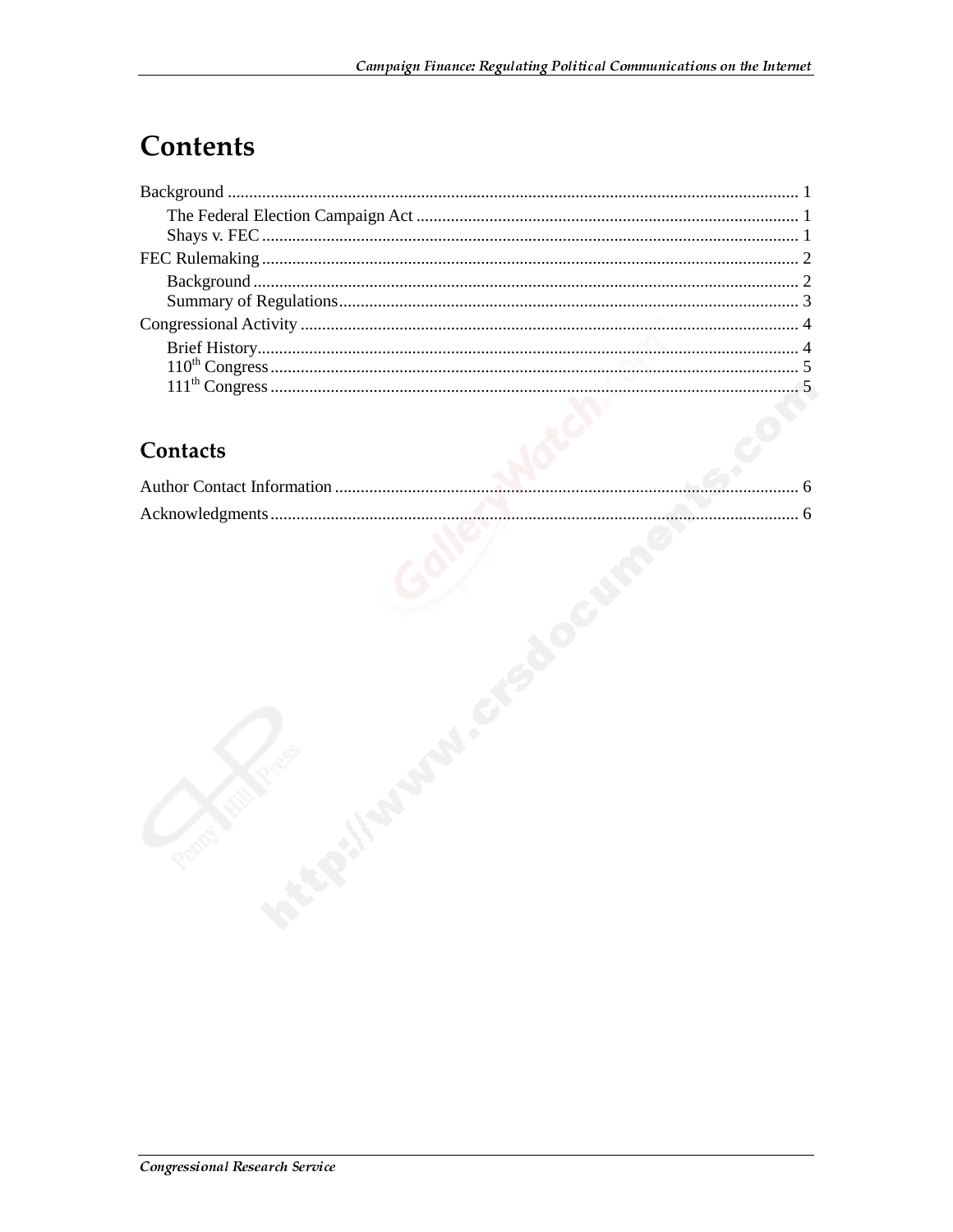### Background

#### The Federal Election Campaign Act

The Federal Election Campaign Act (FECA), as amended by the Bipartisan Campaign Reform Act of 2002 (BCRA),<sup>1</sup> regulates "federal election activity," which is defined to include (1) voter registration drives in the last 120 days of a federal election; (2) voter identification, get-out-the vote drives (GOTV), and generic activity in connection with an election in which a federal candidate is on the ballot; (3) "public communications" that refer to a clearly identified federal candidate and promote, support, attack, or oppose that candidate (regardless of whether the communications expressly advocate a vote for or against a candidate); and (4) services by a state or local party employee who spends at least 25% of paid time per month on activities in connection with a federal election.<sup>2</sup> FECA further defines "public communications" as broadcast, cable, satellite, newspaper, magazine, outdoor advertising facility, mass mailing, or telephone bank communications made to the general public, "or any other form of general public political advertising."<sup>3</sup> As a result, candidate and party committees can only use regulated federal funds to pay for such "federal election activity." Regulated federal funds, also known as "hard money," are funds that are subject to FECA's contribution limitations, source restrictions, and reporting requirements.<sup>4</sup>

#### **Shays v. FEC**

Shortly after enactment of the BCRA amendments to FECA in 2002, the FEC promulgated regulations that exempted Internet communications from federal campaign finance regulation altogether by excluding such communications from the definition of "public communication."5 In response, the two primary sponsors of BCRA in the House of Representatives, Representatives Shays and Meehan, filed suit in U.S. district court against the FEC. In seeking to invalidate the regulations, the plaintiffs argued, *inter alia,* that by not regulating Internet activities, the FEC was opening a new avenue for circumvention of federal campaign finance law, contrary to Congress's

 $\overline{a}$ 

 $1$  P.L. 107-155 (2002).

 $2$  2 U.S.C. § 431(20).

 $3$  2 U.S.C. § 431(22).

<sup>4</sup> *See* 11 C.F.R. § 300.2(k).

<sup>&</sup>lt;sup>5</sup> "The term public communication shall not include communications over the Internet." 11 C.F.R. § 100.26 (2005). The FEC also determined that Internet communications should not be considered "electioneering communications," which is a specific type of broadcast, cable, or satellite advertising. According to the FEC: The Internet is included in the list of exceptions in the final rules in section  $100.29(c)(1)$  because, in most instances, it is not a broadcast, cable, or satellite communication. BCRA's legislative history.... establishes Congress's intent to exclude communications over the Internet from the electioneering communication provisions. The Commission concludes that Congress did not seek to regulate the Internet in subtitle A of Title II of BCRA. The relatively few commenters who opposed the Internet exemption did not disagree with this conclusion; rather, they argued that as the Internet develops, aspects of it might come to be used in a manner like radio or television. To these commenters, this potential evolution of the Internet calls for a more precise approach and makes the exemption as proposed too broad a treatment of this issue. The Commission has decided to include the exemption in the final rules, rather than attempt to craft a regulation that responds to unknown, future developments. Electioneering Communications, 67 *Fed. Reg*. 65,190 (2002). *See* 11 CFR § 100.29 for the definition of "electioneering communication."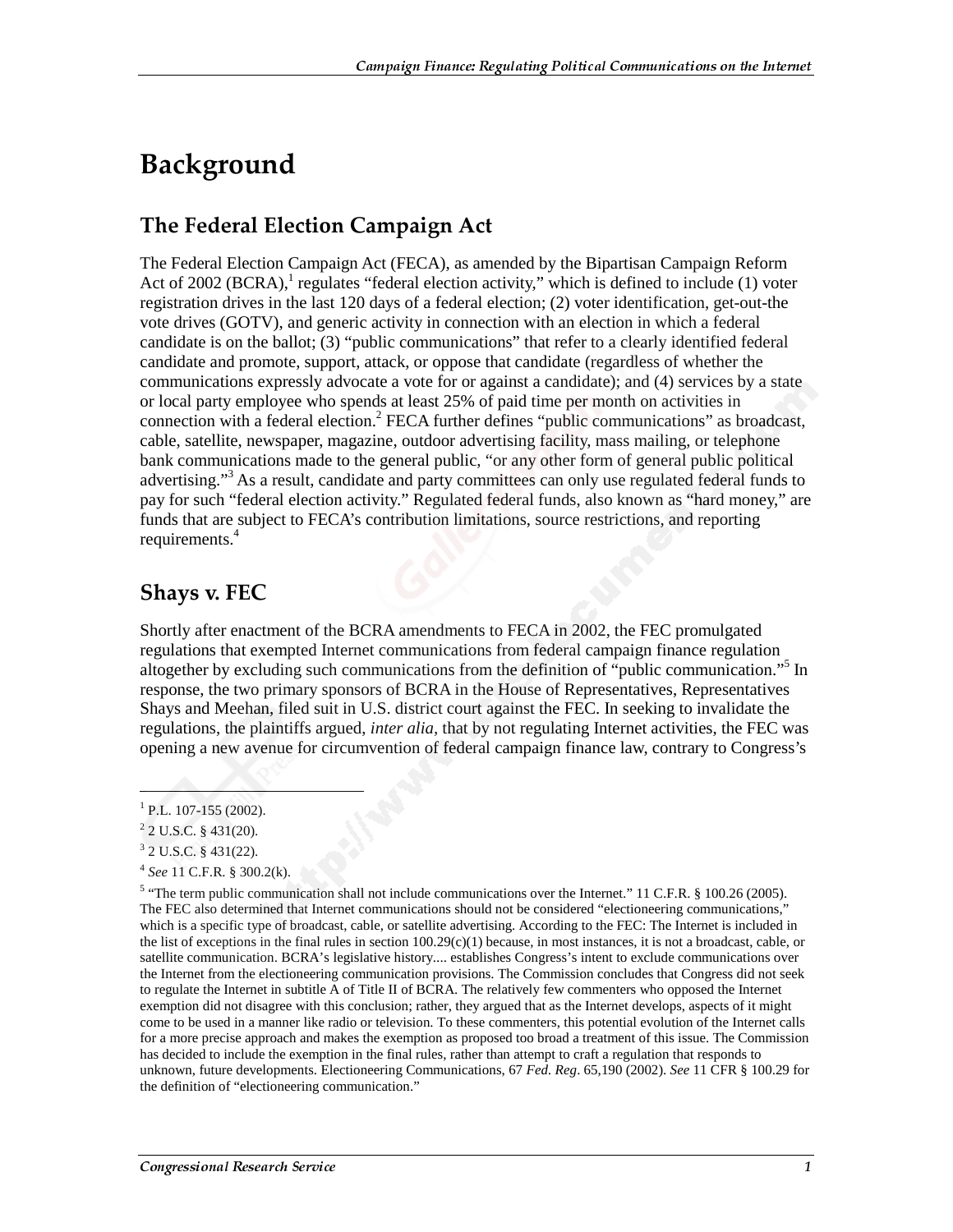intent in enacting BCRA. In 2004, in *Shays v. FEC*,<sup>6</sup> the U.S. District Court for the District of Columbia agreed with the BCRA sponsors and generally overturned the FEC's initial regulations governing political communications on the Internet.

The *Shays* court held that excluding all Internet communications from the FEC rule defining "public communication," at 11 CFR  $\frac{8}{100.26}$ , was inconsistent with Congress's use of the phrase, "or any other form of general public political advertising," in the BCRA definition of "public communication." Further, the court found that the FEC had failed to provide legislative history that would persuade the court to ignore the plain meaning of the statute.<sup>7</sup> While not all Internet communications fall within the phrase, "any other form of general public political advertising," the court observed that "some clearly do."<sup>8</sup> However, the court left it to the FEC to determine precisely what constitutes "general public political advertising" in the context of the Internet.<sup>9</sup> Furthermore, while the court specifically upheld the definition of "generic campaign activity" as a "public communication," it found that the FEC's 2002 Notice of Proposed Rulemaking (NPRM) failed to provide adequate notice to the public, under the Administrative Procedure Act (APA), that the FEC might establish such a definition. As the court noted, it could not "fathom how an interested party 'could have anticipated the final rulemaking from the draft rule.'"<sup>10</sup>

The *Shays* court also found that the FEC rule exempting Internet communications from the definition of "public communications" meant that no matter how closely such communications were coordinated with political parties or candidate campaigns, they could not be considered "coordinated communications" and hence, subject to FECA regulation.<sup>11</sup> As the court observed, it had long been a tenet of campaign finance law that, in order to prevent circumvention of regulation, FECA treated expenditures made "in cooperation, consultation, or concert, with or at the suggestion of a candidate" as a contribution to such candidate.<sup>12</sup> According to the court, the exclusion of Internet communications from coordinated communications contrasted with prior FEC rules and was contrary to Congress's intent in enacting the statute.<sup>13</sup> The court remanded the case to the FEC for further action consistent with its decision.<sup>14</sup>

# **FEC Rulemaking**

#### **Background**

In response to the district court's decision in *Shays v. FEC*, in April 2005, the FEC published an NPRM seeking comment on its proposal to amend the definition of "public communication" to

 $\overline{a}$ 

<sup>6</sup> 337 F. Supp. 2d 28 (D.D.C. 2004), *aff'd,* 414 F. 3d 76 (D.C. Cir. 2005), *reh'g en banc denied,* No. 04-5352 (October 21, 2005).

 $^{7}$  *Id.* at 69.

<sup>8</sup> *Id.* at 67.

<sup>9</sup> *Id.* at 70.

<sup>&</sup>lt;sup>10</sup> *Id.* at 112 (quoting Anne Arundel Co., Maryland v. U.S. EPA., 963 F.2d 412, 418 (D.C. Cir. 1999)).

<sup>11</sup> For further discussion of coordination, *see* CRS Report RS22644, *Coordinated Party Expenditures in Federal Elections: An Overview*, by R. Sam Garrett and L. Paige Whitaker.

<sup>12</sup> Shays, 337 F. Supp. 2d at 62 (quoting McConnell v. FEC, 124 S. Ct. 619, 705 (2003)).

<sup>13</sup> *Id.* at 65, 70.

<sup>14</sup> *Id.* at 130.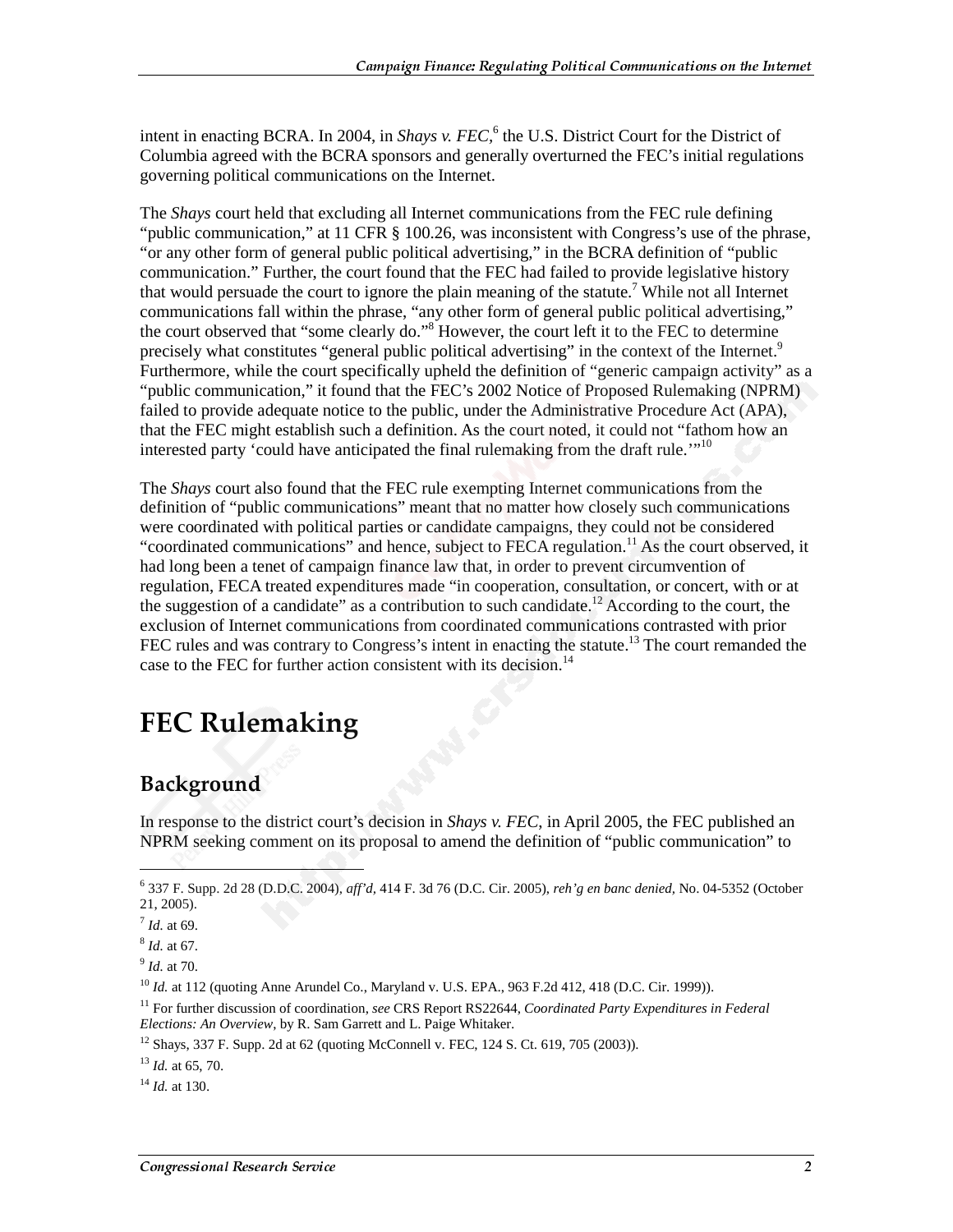conform to the ruling.<sup>15</sup> In its NPRM, the FEC requested comments on proposed rules to include paid Internet advertisements in the definition of "public communication." In addition, the FEC sought comment on the related definition of "generic campaign activity," on proposed changes to disclaimer regulations, and on proposed exceptions to the definitions of "contribution" and "expenditure" for certain Internet activities and communications that would qualify as individual volunteer activity or that would qualify for the "press exemption." According to the FEC, the proposed rules were intended to ensure that political committees properly finance and disclose their Internet communications, without impeding individual citizens from using the Internet to speak freely regarding candidates and elections (e.g., blogging).

The comment period closed and a public hearing was held in June 2005, and in anticipation of congressional action, the FEC delayed consideration of the Internet regulations. However, in the absence of congressional legislation, in March 2006, the FEC voted unanimously to approve the new regulations. In so doing, the commissioners cited the 2004 *Shays v. FEC* federal district court decision as requiring them to take such action.

#### **Summary of Regulations**

Generally, the Internet regulations reflect an attempt by the FEC to leave blogs, created and wholly maintained by individuals, free of FECA regulation, so long as such services are not performed for a fee. As stated in its NPRM:

While drafting a proposed rule, the Commission recognized the important purpose of BCRA in preventing actual and apparent corruption and the circumvention of the Act as well as the plain meaning of "general public political advertising," and the significant public policy considerations that encourage the promotion of the Internet as a unique forum for free or low-cost speech and open information exchange. The Commission was also mindful that there is no record that Internet activities present any significant danger of corruption or the appearance of corruption, nor has the Commission seen evidence that its 2002 definition of "public communication" has led to circumvention of the law or fostered corruption or the appearance thereof. Therefore the Commission proposed to treat paid Internet advertising on another person's website as a "public communication," but otherwise sought to exclude all Internet communications from the definition of "public communication."<sup>16</sup>

The regulations apply only when money is exchanged for Internet-related campaign advertisements. Accordingly, the funds expended for such advertisements are subject to the limitations, source restrictions, and reporting requirements of FECA.

Key aspects of the FEC regulations include the following:

• *Regulation of paid Internet ads as "public communications"*—The definition of "public communication" includes paid Internet ads placed on another individual or entity's website as a form of "general public political advertising," with no dollar threshold required; the advertiser, not the website operator, is considered to be making the public communication. Accordingly, the fees for such ads are

j

<sup>&</sup>lt;sup>15</sup> Internet Communications, 70 Fed. Reg. 16,967 (April 4, 2005).

<sup>&</sup>lt;sup>16</sup> Internet Communications, 71 Fed. Reg. 18,589, 18,593 (April 12, 2006) (codified at 11 C.F.R. pts. 100, 110, and 114).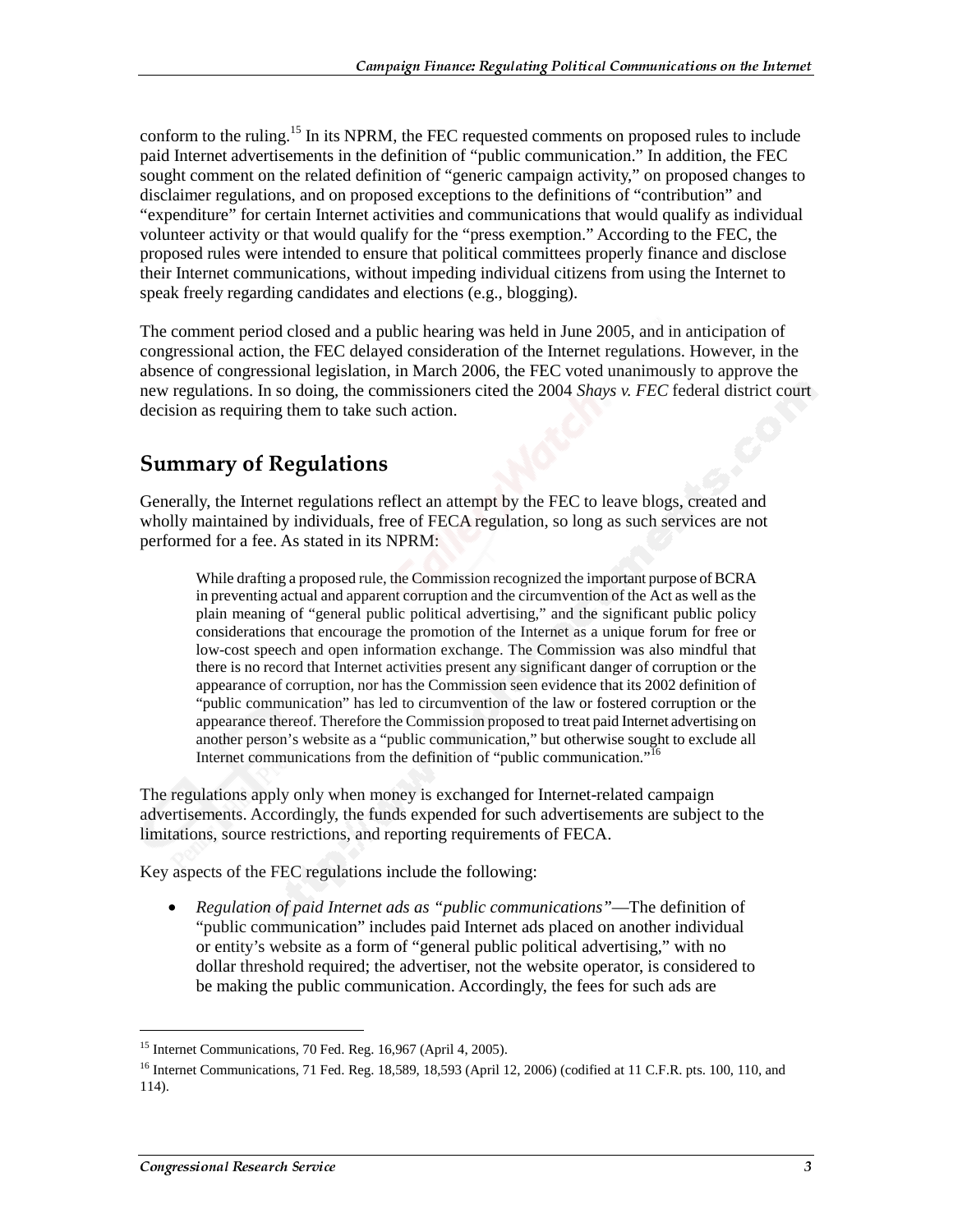subject to FECA contribution limits, source restrictions, and disclosure requirements.<sup>17</sup>

- *Disclaimer requirements*—Disclaimers (statements of attribution) are required on all political committee websites available to the public. As "public communications," paid Internet ads must contain disclaimers if they expressly advocate the election or defeat of a clearly identified federal candidate or solicit contributions. Disclaimers are not required on e-mails from individuals or groups unless they are political committees, in which case disclaimers are required if more than 500 substantially similar, unsolicited e-mails are sent within a 30-day period.<sup>18</sup>
- *Disclosure of fees paid by candidates to bloggers*—Payments to bloggers from candidates are required to be disclosed only on candidate disclosure statements; no such disclaimers are required on blog sites.<sup>19</sup>
- *Coordinated communications*—Internet advertisements made for the purpose of influencing a federal election, placed on the website of another person or entity *for a fee*—and coordinated with a candidate or party committee—are considered "coordinated communications" and as such, constitute in-kind contributions to the candidate or committee. Accordingly, the fees for such ads are subject to FECA contribution limits, source restrictions, and disclosure requirements.<sup>20</sup>
- *Media exemption*—Under the definition of "contribution," the general exemption from FECA coverage of news stories, commentaries, and editorials distributed through broadcasters, newspapers, and periodicals applies to such communications that are distributed over the Internet.<sup>2</sup>
- *Exceptions for individual or volunteer activity on the Internet—*Under the definitions of "contribution" and "expenditure," an uncompensated individual or group of individuals using Internet equipment and services in order to influence a federal election, whether or not such services were known by or coordinated with a campaign, are excluded from FECA regulation. $^{22}$

# **Congressional Activity**

### **Brief History**

During Congress's consideration of BCRA in 2001 and 2002, the subject of communications over the Internet was not addressed, but it was discussed during debate on a previous version of what became BCRA during House consideration of H.R. 417 (Shays-Meehan) in the  $106<sup>th</sup>$  Congress.

 $\overline{a}$ 

<sup>17</sup> *See* 11 C.F.R. § 100.26.

<sup>18</sup> *See* 11 C.F.R. § 110.11.

<sup>19</sup> *See* 11 C.F.R. § 104.3(b).

<sup>20</sup> *See* 11 C.F.R. § 109.21(b).

<sup>21</sup> *See* 11 C.F.R. § 100.73.

<sup>22</sup> *See* 11 C.F.R. §§ 100.94, 100.32.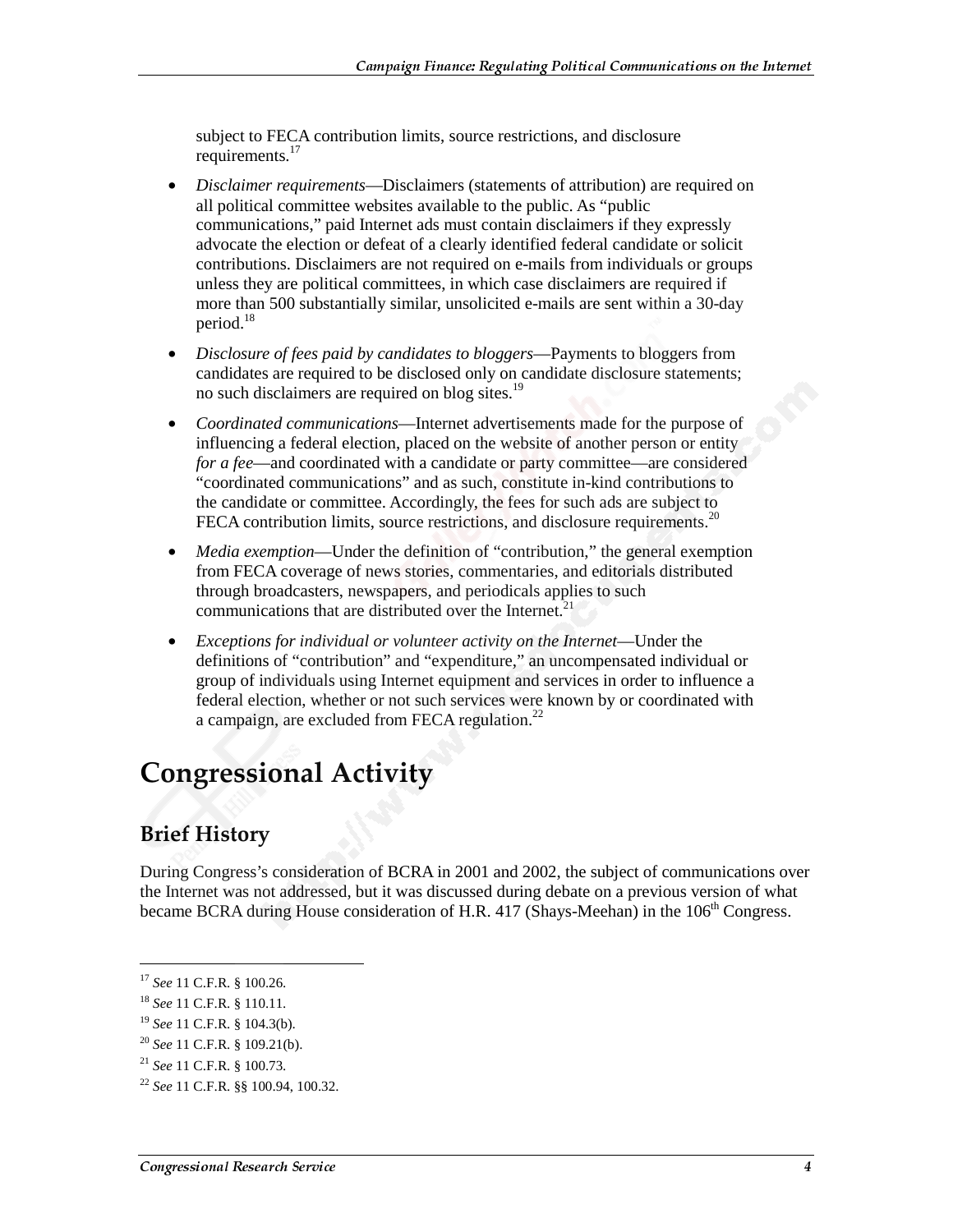An amendment was offered to that bill by Representative DeLay to exempt communications over the Internet from regulation under FECA, but was defeated by a vote of  $160-268$ <sup>23</sup>

During the 109<sup>th</sup> Congress, several bills were proposed to exempt all communications over the Internet from the BCRA definition of "public communication," and therefore, regulation under FECA. These proposals included H.R. 1606 (Hensarling), the Online Freedom of Speech Act, which was considered by the House under suspension of the rules but, on a 225-182 vote, failed to receive the two-thirds necessary for passage. The bill was brought up again and ordered reported favorably by the House Administration Committee on March 9, 2006, setting up consideration by the House, but the vote was postponed pending FEC regulatory action. Also during the 109<sup>th</sup> Congress, in response to concerns that the Online Freedom of Speech Act could open the door to FECA circumvention (for example, by allowing corporations and unions to finance advertisements), two additional bills were offered: H.R. 4194 (Shays-Meehan) would have excluded Internet communications from FECA regulation, but regulated communications placed on a website for a fee and those made by most corporations and unions, by any political committee, and by state and local parties; and H.R. 4900 (Allen-Bass) would have exempted from FECA regulation most individual online communications and advertisements below a dollar threshold. In the wake of the new FEC regulations approved on March 27, 2006, however, House floor action was postponed indefinitely.

#### 110th Congress

During the  $110<sup>th</sup>$  Congress, the regulation of political communications on the Internet was not the subject of major legislative action. H.R. 894 (Price, NC) would have extended "stand by your ad" disclaimer requirements to Internet communications, among others. It was referred to the Committee on House Administration.

H.R. 5699 (Hensarling) would have exempted from treatment as a contribution or expenditure any uncompensated Internet services by individuals and corporations that are wholly owned by individuals engaging primarily in Internet activities, which do not derive a substantial portion of revenue from sources other than income from Internet activities, except payment for (1) a public communication (other than a nominal fee), (2) the purchase or rental of an email address list made at the direction of a political committee, or (3) an email address list that is transferred to a political committee. H.R. 5699 also would have exempted blogs and other Internet and electronic publications from treatment as an expenditure by including such communications in the general media exemption applicable to broadcast stations and newspapers. It was referred to the Committee on House Administration.

### 111<sup>th</sup> Congress

j

Similar legislation has not yet been introduced in the  $111<sup>th</sup>$  Congress.

<sup>&</sup>lt;sup>23</sup> Bipartisan Campaign Reform Act of 1999. 145 CONG. REC. 21526 (September 14, 1999).  $c11173008$